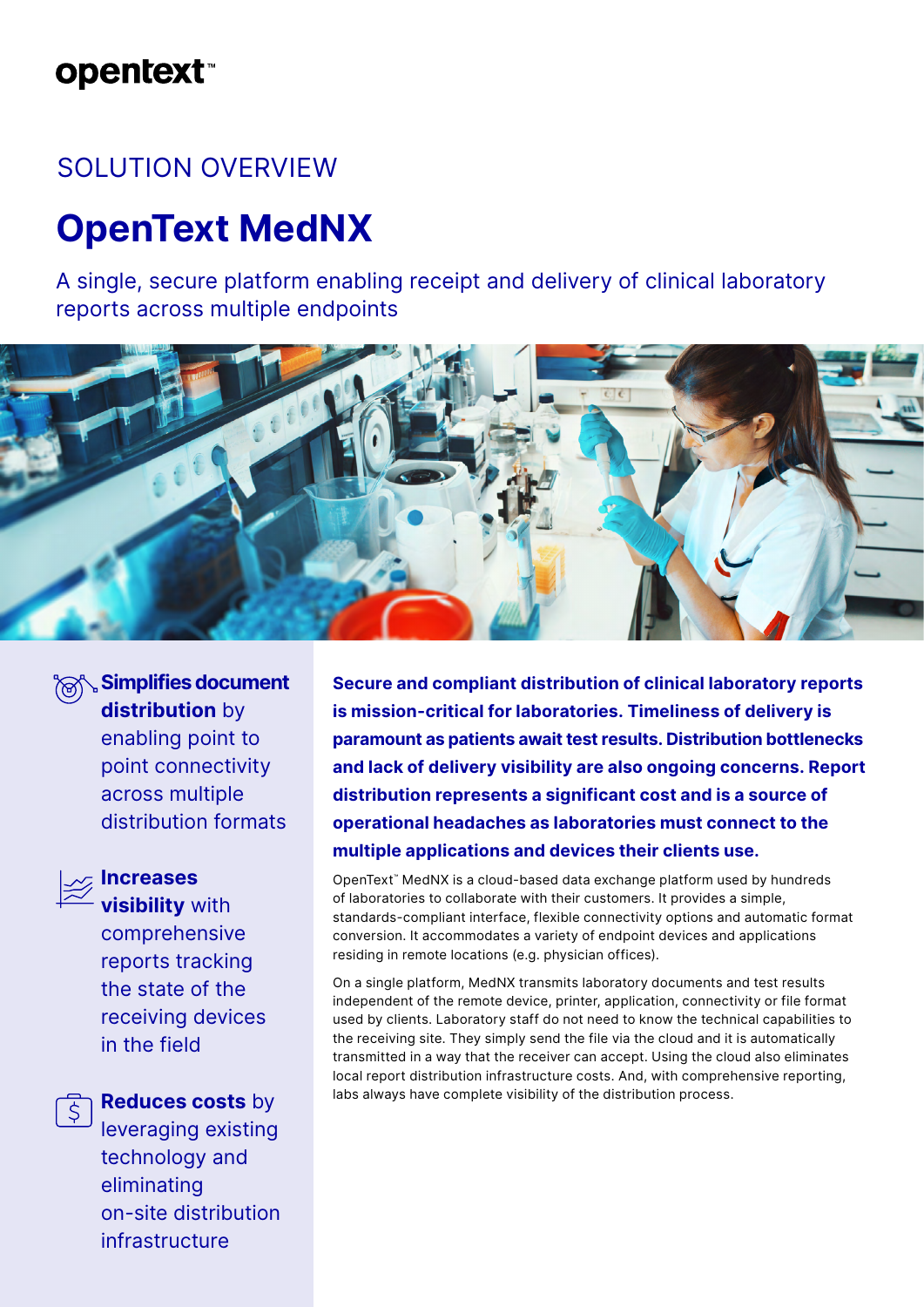### **opentext™**

#### **Secure, compliant data distribution**

MedNX provides a secure means for PHI document exchange by enabling document delivery across multiple distribution platforms and endpoint devices. It delivers structured messages, such as CCD, C32 and HL7, along with unstructured messages (i.e., fax files, printed reports or PDFs) from disparate health information systems over a secure exchange network. And, as it enables point to point connectivity across multiple distribution formats, lab reports are distributed without workflow disruption.

MedNX uses sophisticated technologies to keep patient data secure. With no exceptions, all patient data travels over highly secure, encrypted channels. Unlike typical systems that generate and share encryption keys on a regular basis, MedNX uses a different encryption key for every single document processed, for every recipient and for every sender. Its advanced encryption technology ensures that only the intended recipient can see patient information. No unencrypted data is available anywhere in the system and all tracking information presented for operational or troubleshooting purposes is carefully redacted where required.



#### **Access control**

MedNX provides configurable levels of access control—ranging from end-user client, to the sender, to OpenText administrators. MedNX is also capable of interfacing with the sender's access management systems (Active Directory, LDAP, etc.) so that the sender's access policies may be respected.

### **Visible distribution process**

Laboratory staff have full visibility into the entire distribution process, combined with proactive monitoring of devices in the field, delivered in a HIPAA compliant environment. They benefit from tracking of document delivery and information regarding the disposition of remote devices. The tracking information that results from each document delivery is visible to authorized persons via the system web portal, as well as archived for long-term storage. Upon request, OpenText can provide "proof of delivery," "proof of print" and all records pertaining to delivery events to their equipment.

Laboratories can create their own distribution schedules, delivery routes and request reprints—all reducing support and maintenance efforts. OpenText customers experience a significant improvement in delivery times, while reducing failed delivery attempts.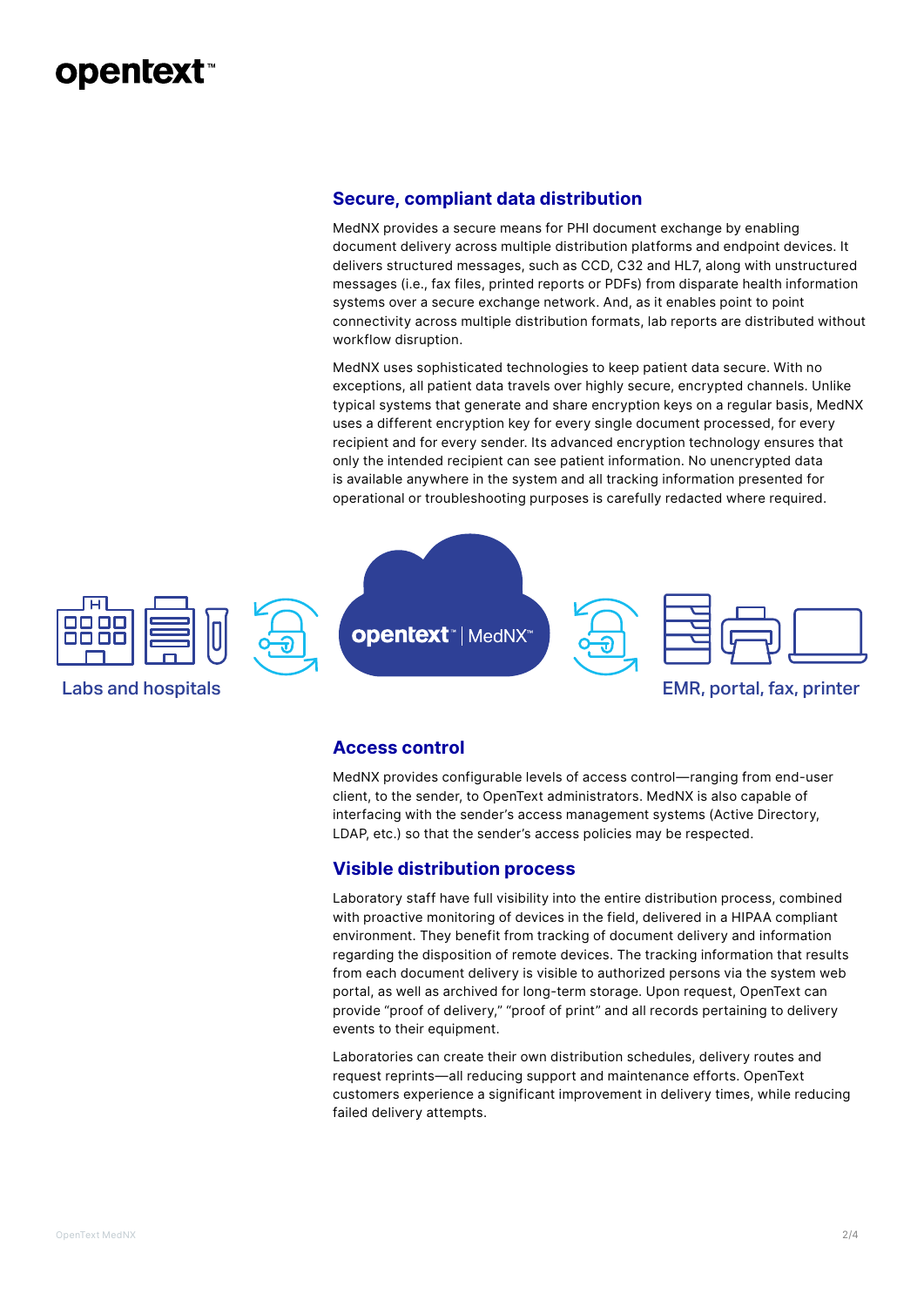# opentext<sup>\*</sup>

| <b>Feature</b>                       | <b>Description</b>                                                                                                                                                                                                                                                                           |
|--------------------------------------|----------------------------------------------------------------------------------------------------------------------------------------------------------------------------------------------------------------------------------------------------------------------------------------------|
| Provisioning and client connectivity | • Rapid provisioning and client enrollment using flexible software and hardware<br>connectivity options                                                                                                                                                                                      |
|                                      | • Patented software-based VPN provides rapid connectivity at much lower costs<br>versus hardware options                                                                                                                                                                                     |
|                                      | • Cloud-based managed VPN platform deployments and ongoing support take the<br>burden off IT teams                                                                                                                                                                                           |
| <b>Customer portal</b>               | • Detailed delivery details for all documents submitted-received, delivered,<br>printed for full visibility                                                                                                                                                                                  |
| Administration portal                | • Flexible, customer driven delivery options                                                                                                                                                                                                                                                 |
|                                      | • Configurable delivery systems provide for dual-delivery options, locations, times<br>and back-up delivery options.                                                                                                                                                                         |
|                                      | • Users can configure:                                                                                                                                                                                                                                                                       |
|                                      | • How they want documents delivered e.g. print, fax, PDF, HL7                                                                                                                                                                                                                                |
|                                      | • Where they want documents delivered e.g. network printer-Tray 2, EPIC EMR, etc.                                                                                                                                                                                                            |
|                                      | • When they want documents delivered                                                                                                                                                                                                                                                         |
| Document handling                    | • Documents are delivered based on customer technology and preferences                                                                                                                                                                                                                       |
|                                      | • Files are converted and rendered based on endpoint capability validation<br>Formats managed include:                                                                                                                                                                                       |
|                                      | • PDF, PCL, PostScript, TIFF                                                                                                                                                                                                                                                                 |
|                                      | • Raw ASCII or binary                                                                                                                                                                                                                                                                        |
|                                      | • XML, Base64 encoded files                                                                                                                                                                                                                                                                  |
|                                      | • HL7 (versions 2 and 3)                                                                                                                                                                                                                                                                     |
|                                      | • CCD, CDA, CCR                                                                                                                                                                                                                                                                              |
|                                      | $\cdot$ X12                                                                                                                                                                                                                                                                                  |
| Cloud infrastructure                 | • Network performance is ensured with controls to preserve confidentiality,<br>availability and integrity of data                                                                                                                                                                            |
|                                      | • Proactive monitoring is performed for operational excellence                                                                                                                                                                                                                               |
|                                      | • Services include managed redundant firewalls, routers and switches                                                                                                                                                                                                                         |
|                                      | • Applications run on a private network segment and do not share local network traffic                                                                                                                                                                                                       |
|                                      | • OpenText maintains physical and network security for secure and reliable<br>exchange of critical business data                                                                                                                                                                             |
| LIS integration                      | • Several connectivity options allow for easy integration with any application<br>generating documents                                                                                                                                                                                       |
|                                      | • Bi-directional interfaces-data exchange using the HL7 standard, IBM MQ,<br>Database API, MedNX Web Services API. With this model, documents are<br>submitted to MedNX and delivery information is returned                                                                                 |
|                                      | • Uni-directional interfaces (document submission only): When bi-directional<br>communication is not required, OpenText offers several flexible document<br>submission options, where documents are submitted to MedNX and delivery<br>information is available in the MedNX Customer Portal |